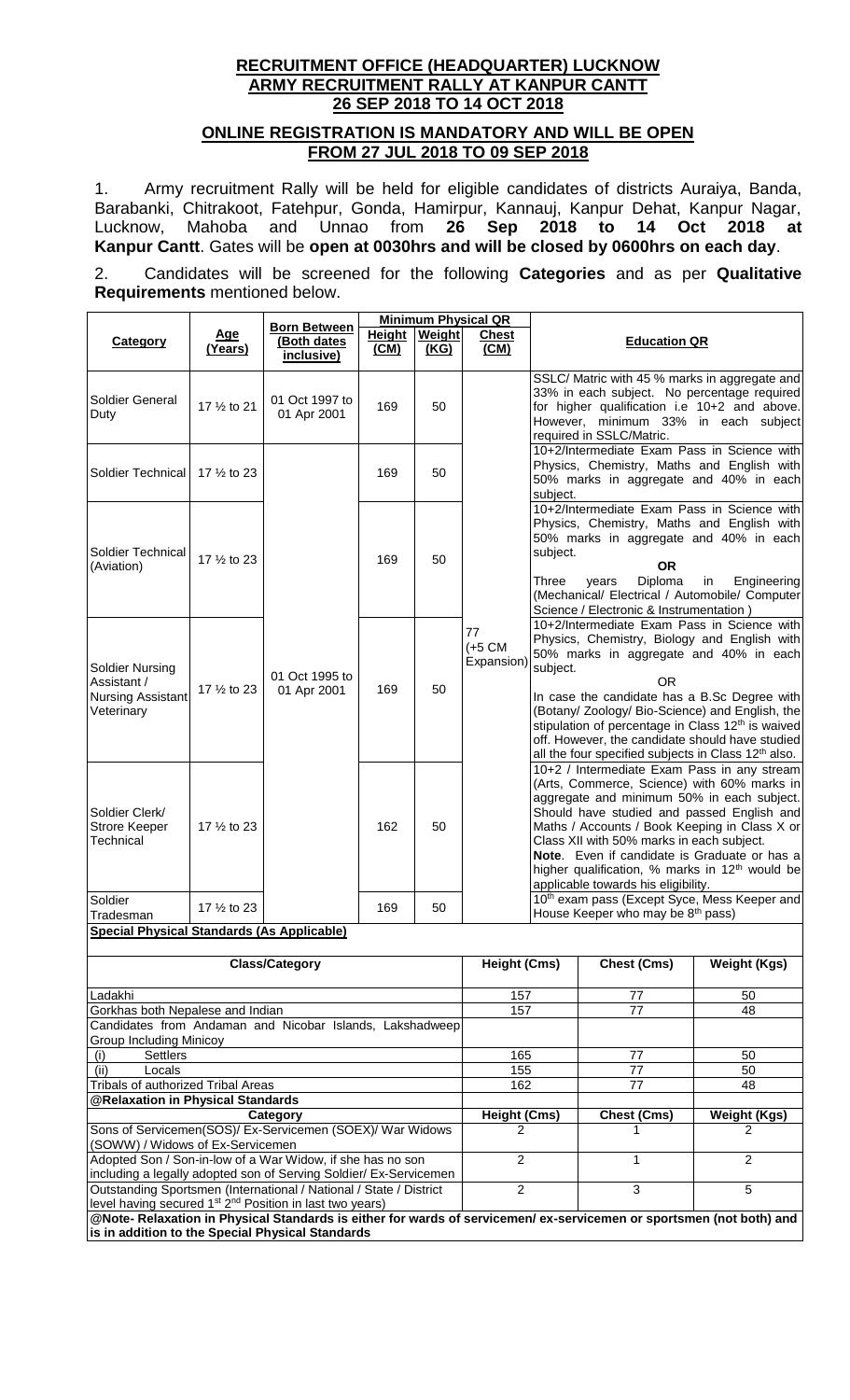#### **Physical Fitness Test (At Rally Site) Remarks** 1.6 KM Run Beam (Pull Ups) 9 Feet Ditch | Zig-Zag Balance For following cats, candidates only need to qualify in PFT. Marks obtained in PFT will not be considered while finalizing final merit :- Hav Education, Hav Svy auto Carto, JCO (RT) Group Marks Pull Ups Marks Group - I Group - II 60 48 10 | 40 Need to Qualify | Need to Qualify 9 33 8 27 21 6 16 **Physical Measurement (At Rally Site)** Physical Measurements will be carried out as per the Physical Standards listed at Para 2 above. **Medical Test** As per laid down medical standards at the Rally site. (b) Unfit candidates will be referred to MH / CH / BH for review. **Written Test through Common Entrance Examination (CEE)** (a) Will be conducted for medically fit candidates at nominated venue. Location, Date & time of written test will be intimated at rally site and through Admit Cards. (b) Admit Card for the CEE for the Rally Fit Candidates will be issued at Rally Site Itself. (c) Admit Card for the CEE for Review Fit Cases will be issued after getting medically fit by concerned specialist/ specialists at MH / CH / BH.

4. Candidates are required to bring following documents / certificates in original with true attested photocopies with them to the rally site: -

(a) **Admit Card**. Printed on Laser printer on good quality paper (Do not shrink the size).

(b) **Photograph**. Twenty copies of unattested Passport size colour photographs developed on good quality photographic paper in white background not more than three months old. Computerized /photo shopped photographs will **NOT be** accepted.

(c) **Education Certificates**. Education Certificates with marks sheet of all educational qualifications achieved by candidate i.e Matric / Intermediate / Graduation etc from recognized school / College / Board / University. Degree holder candidates will produce Provisional / Original Degree issued by University.

(d) **Domicile Certificate**. Domicile Certificate with photograph issued by Tehsildar / District Magistrate.

(e) **Caste Certificate**. Caste Certificate affixed with photograph of the candidate issued by the Tehsildar / District Magistrate.

**Religion Certificate**. Religion Certificate issued by the Tehsildar/SDM (if religion as **"SIKH / HINDU / MUSLIM / CHRISTIAN"** is not mentioned in caste certificate).

(g) **Character Certificate**. Character Certificate with photograph issued by Village Sarpanch / Municipal Corporation **within last six months**.

(h) **Unmarried Certificate**. Unmarried Certificate for candidates less than 21 years of age with photograph issued by Village Sarpanch / Municipal Corporation **within last six months**.

(j) **AADHAR Card**. Aadhaar Card is mandatory documents for final enrolment for **other social benefits scheme**.

(k) **Relationship Certificate**. SOS / SOEX / SOW / SOWW Candidates are required to produce the following documents: -

Relationship certificate issued from respective Record Office only duly signed by Record Officer with Personal number, Rank, Name and particular of the Record Officer issuing the Relationship Certificate with office seal/stamp is endorsed.

(ii) A declaration to the affect as mentioned below in Affidavit on Ten Rupees Non-Judicial Stamp paper prepared by the ESM duly signed by  $1<sup>st</sup>$  Class / Executive / Judicial Magistrate is required to be submitted by the candidate at rally site. The ESM will mentioned particular of all sons including name, date of birth and their employment/ occupation in the affidavit and declare that "I am willing to avail SOEX benefits for only one son name \_\_\_\_\_\_\_, whose Date of Birth is

### 3. Candidates will be tested as stated below :-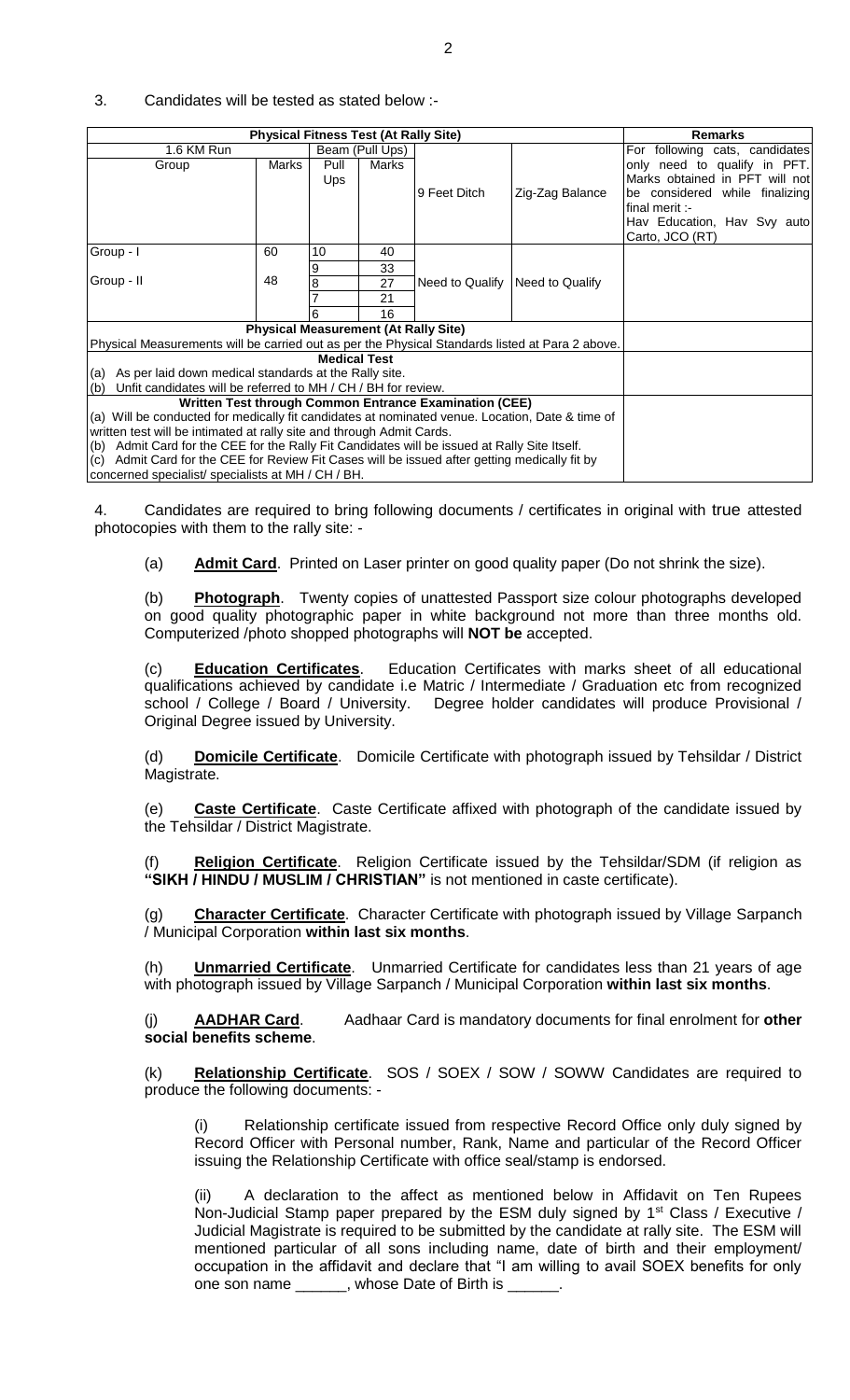I have not availed SOS/ SOEX benefits for another son earlier, if my statement is found fake/ wrong at later stage, legal action can be initiated against me besides candidature of my son will be cancelled by the military authority. **"I shall never challenge for the same in the Hon'ble Court of Law"**.

(iii) Original Discharge Book of Ex-Serviceman also to be produced. Name and date of birth of the candidate must have been recorded in it.

(l) **NCC Certificate**. NCC A / B / C certificates and Republic Day Parade certificate should have photograph of the candidate duly attested by issuing authority. **Provisional NCC A / B / C pass certificates will only be accepted if authenticated by concerned NCC Group Commanders**.

# (m) **Sports Certificate**.

(i) Sportsmen who have represented INDIA at International level and State at National level within the last two years.

(ii) Sportsmen who have represented District at State level and University team or regional team at District level with 1<sup>st</sup> / 2<sup>nd</sup> position within last two years.

(n) **Affidavit**. Duly signed by candidate on Rs 10/- Non-judicial Stamp Paper as per specimen duly attested by notary will be submitted by candidate.

(o) **Single Bank A/c & PAN Card**. Single Bank A/c & PAN Card are mandatory documents for final enrolment for purpose of Pay & Allowances.

# **Important Instructions**.

5. **Administration**. Candidates are advised to bring sufficient eatables and drinking water with them since recruitment is a time consuming process.

6. Candidates will be permitted entry into the rally site only on production of Admit Card in duplicate generated online through the official website [www.joinindianarmy.nic.in.](http://www.joinindianarmy.nic.in/) **Anyone found with fake admit card will be handed over to Civil Police.**

7. **Recruitment into the army is a free service**. Candidates are advised not to pay bribe to anyone for recruitment as it is based purely on merit. Selection process during recruitment at all stages is computerized and transparent. Therefore, candidates are advised to be beware of touts as they cannot help them at any stage.

8. Candidates are advised to check their age & education criteria before participating in the rally. Candidates found under age/overage and not meeting education criteria will be disqualified.

9. Giving/taking bribe, production of bogus/fake certificates and indulging in unfair means is a criminal offence and liable for punishment under law.

10. Certificates with overwriting, tampering of seals or erasing/alteration of any type will not be accepted.

11. All documents submitted by the candidates are verified by government agencies before enrolment into Army. Strong legal action will be taken against individuals submitting fake documents. Even after recruitment, the service will be terminated if candidates are found to have produced fake documents or gave wrong information at the time of recruitment, despite the number of years of service individual may have rendered.

12. No compensation for Death/injury/loss etc during the rally and no travelling allowance/dearness allowance for journey is admissible. Candidates will participate in the rally at their own risk and the participation is totally and entirely voluntary.

13. **Use of Performance Enhancing Drugs**. Use of any kind of performance enhancing drugs is strictly banned. Candidates having been found to have used the same will be debarred from further screening.